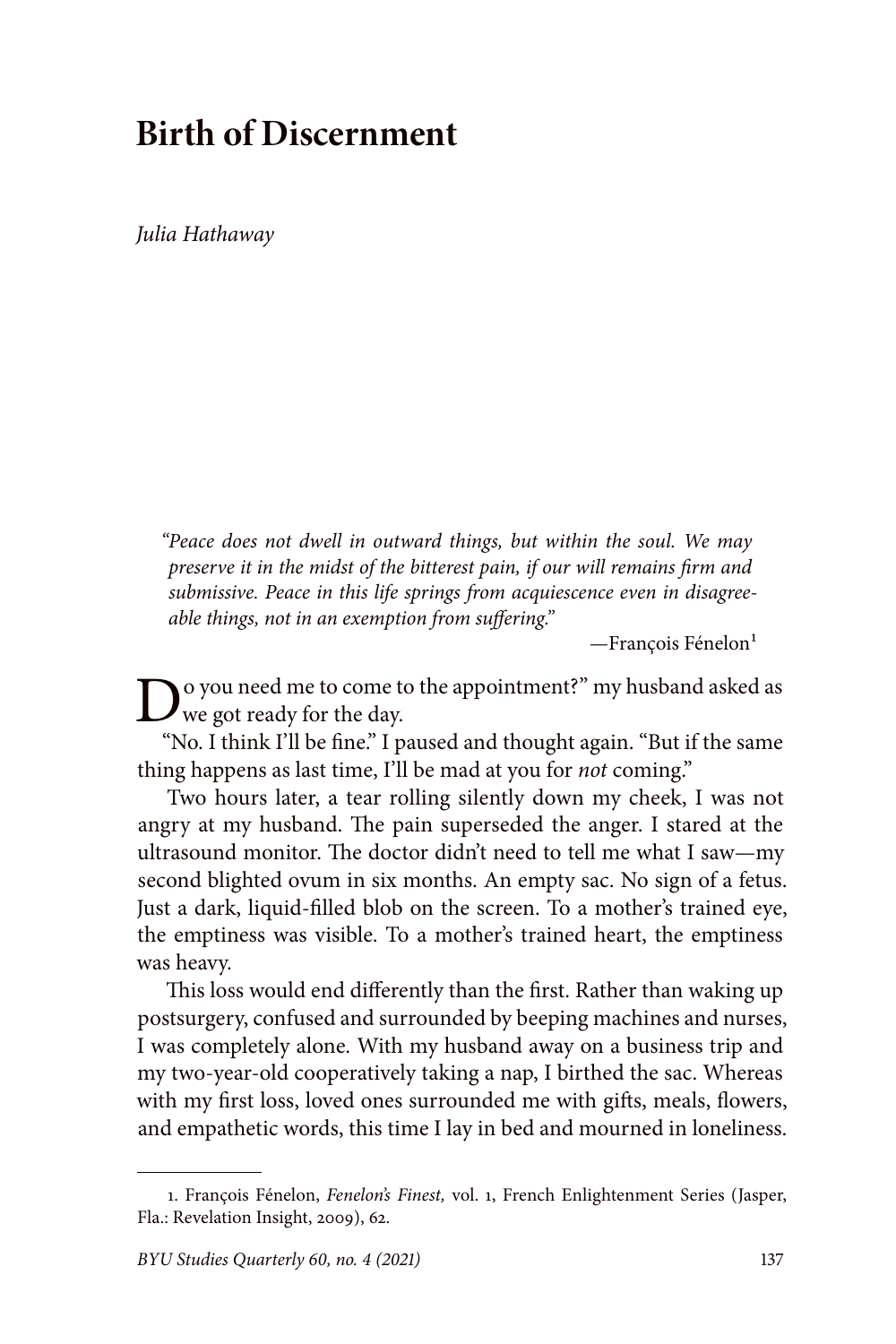Tears of sorrow flowed, but also a deep appreciation for my Savior whose resurrection I planned to celebrate in just a couple of days—filled my heart. As I endured my own Gethsemane, I felt a nearness to the One who had also suffered alone.

Grief, however, wouldn't fully hit me until two years later. This time, there was a sign of life. This time, I was angry. This time, I questioned the existence of God and my ability to sense his presence. The bleeding told me what I already knew, and the doctor tenderly confirmed it over the phone. I had miscarried again.

Grief. How does one describe that feeling? I know it is different for everyone. For me, it's a winter's day in Rexburg, Idaho! Cold and neverending. The sun is shining bright and beautiful; I can see it, but I can't feel it. I know if I just go stand in that sunshine I will feel warmth, but it's much too easy shivering in cold, dark bitterness. My chest hurts. Tears flow freely. Moving forward is heavy, but it must be done because I still have six children who need me to be *their* mother. *That* is grief.

In order to understand my complete emptiness, I reflect back several years before this third miscarriage. Sitting on our living room couch, uncomfortably expecting my sixth child and pondering the unknown gender, I thought, *If this is a girl, I might be done having children.* As I stood, another thought, another voice, entered my mind: *You will have a boy with blue eyes, and then you'll have a little girl.* The words pierced through my heart.

"Yeah, right," I scoffed. *And yet . . . ?* I doubted but wanted to believe. Tucking the words away, I carried on with my day. The pregnancy continued as any other, until a few months later when he came.

It was dark, and I was shivering. I checked the clock: 1:00 a.m. glared at me. *I must have the chills.* Assuming it was just a bug or something, I decided to not alert my sleeping husband. Then the pains started strong and close, one after another, after another. They were too close to time. Suddenly I began to shake uncontrollably. Fear took over. *Something isn't right!*

"J," I whispered, still hesitant to wake him, still hoping I was only imagining the worst. "J," I spoke a little louder and pushed on him. "J, the baby's coming."

Upon hearing my words, my husband scrambled out of bed, startled and dazed (it was the wee hours of the morning after all). I awkwardly slid out of bed and tried to walk. Instantly, a flood of liquid poured down my legs. *My water has never broken on its own before.* Experience told me that if my water really had broken the baby's arrival could be minutes away. I struggled to keep the panic at bay and kept my fears to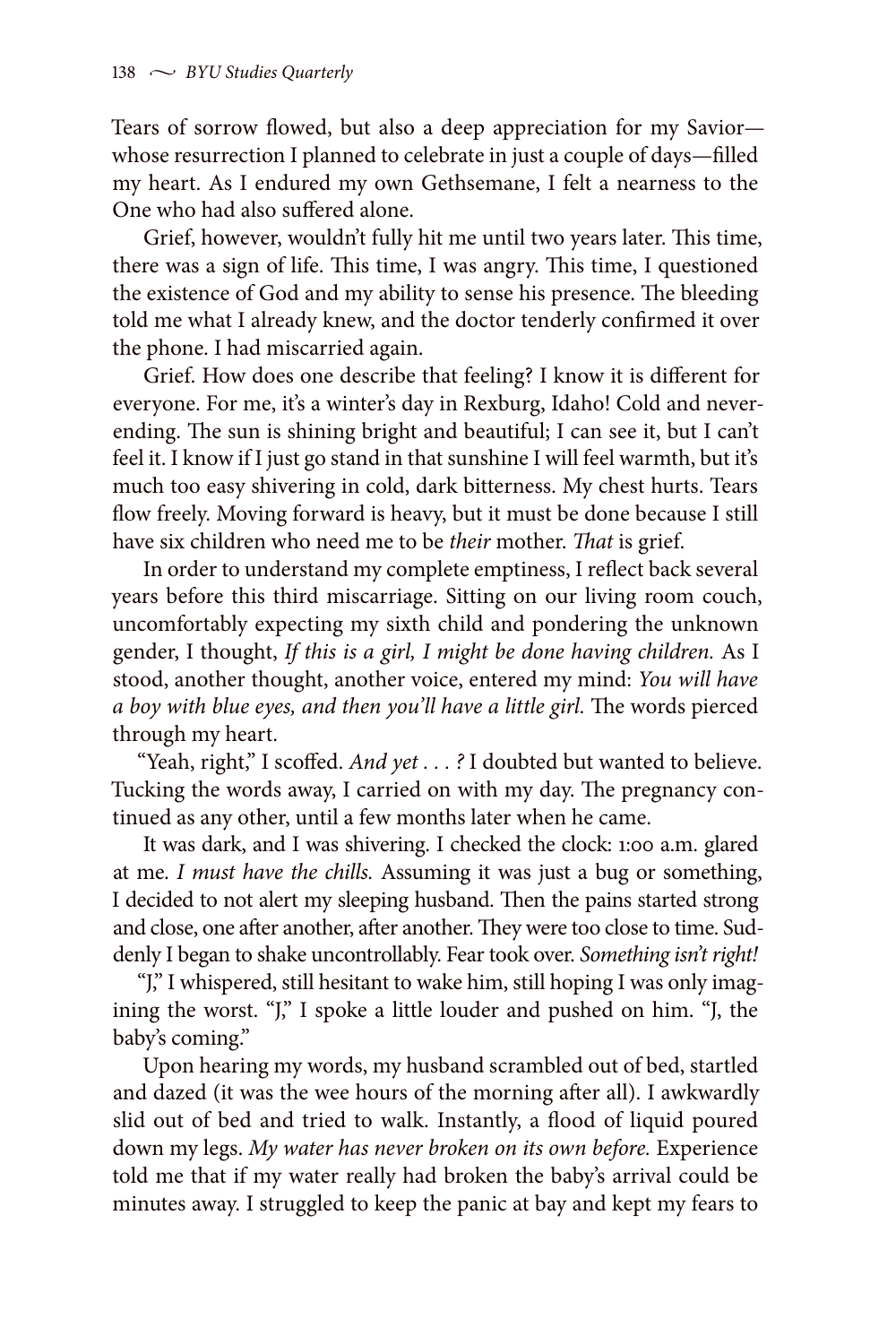myself, not wanting to worry my husband, who frantically managed his own part in the preparations. The babysitter arrived, and with bags in hand, we headed to the hospital.

I attempted to keep from trembling as the nurses did their usual triage check-up, but my body refused to cooperate. *Hurry up. Something is wrong with me!* Yes, I was in labor. No, my water hadn't broken. It dawned on me that it must have been another type of liquid spilled all over the floor at home. I'd have to remind J to clean it up when all of this was over.

As the nurses prepared me for delivery, I continued to convulse. Practically unaware of what was happening around me, the first miracle of the morning occurred. I attended a women's clinic where the doctors shared rotations, so you never knew which doctor would be on call during delivery. As I lay there, worrying and praying, Dr. Sizemore, the one doctor in whom I had full trust, walked into the room. Instantly, peace enveloped me. *Everything is going to be okay.*

In an instant, but with the calmest bedside manner, the doctor was at my side. "She's too hot. What's her temperature?"

A nurse checked. "One hundred two."

Immediately, Dr. Sizemore started giving orders. I needed medicine. Delirious with fever, all I could do was pray, pleading for my baby to be okay. All too quickly—yet not quickly enough—a few strong pushes and it was over. My baby was born. No sound. As the doctor stitched me up, my focus stayed on the nurses helping my baby take his first breath. They called in reinforcement from the NICU, a request I had made earlier but had been denied. *You should have listened to a mother's instinct!*

Aloud I pled, "Come on, Baby. Breathe!" The doctor eyed me, his gaze intense as if watching to keep my worry from becoming hysteria. Deep inside I trusted my boy would be okay, but hope gave way to anxiety. I could not take my eyes off the commotion across the room.

Finally, a cry pierced the air, a cherished sound. I leaned back on my pillow, a sigh escaping my lips. My baby was going to live!

Suddenly, a new fear gripped me. *Was* I*?* Bloodwork. So much bloodwork. Tests began for everything from lymphoma to HIV. I still have a small bruise on the arm they used as a pin cushion. The results: Strep A in the bloodstream, I had gone septic. Then more bloodwork to determine the cause of my weakened immune system. Antibiotics, testing, and observation for the baby and me were required. My newborn was whisked away from me, taken to the NICU while I remained in my own room, hoping for some answers.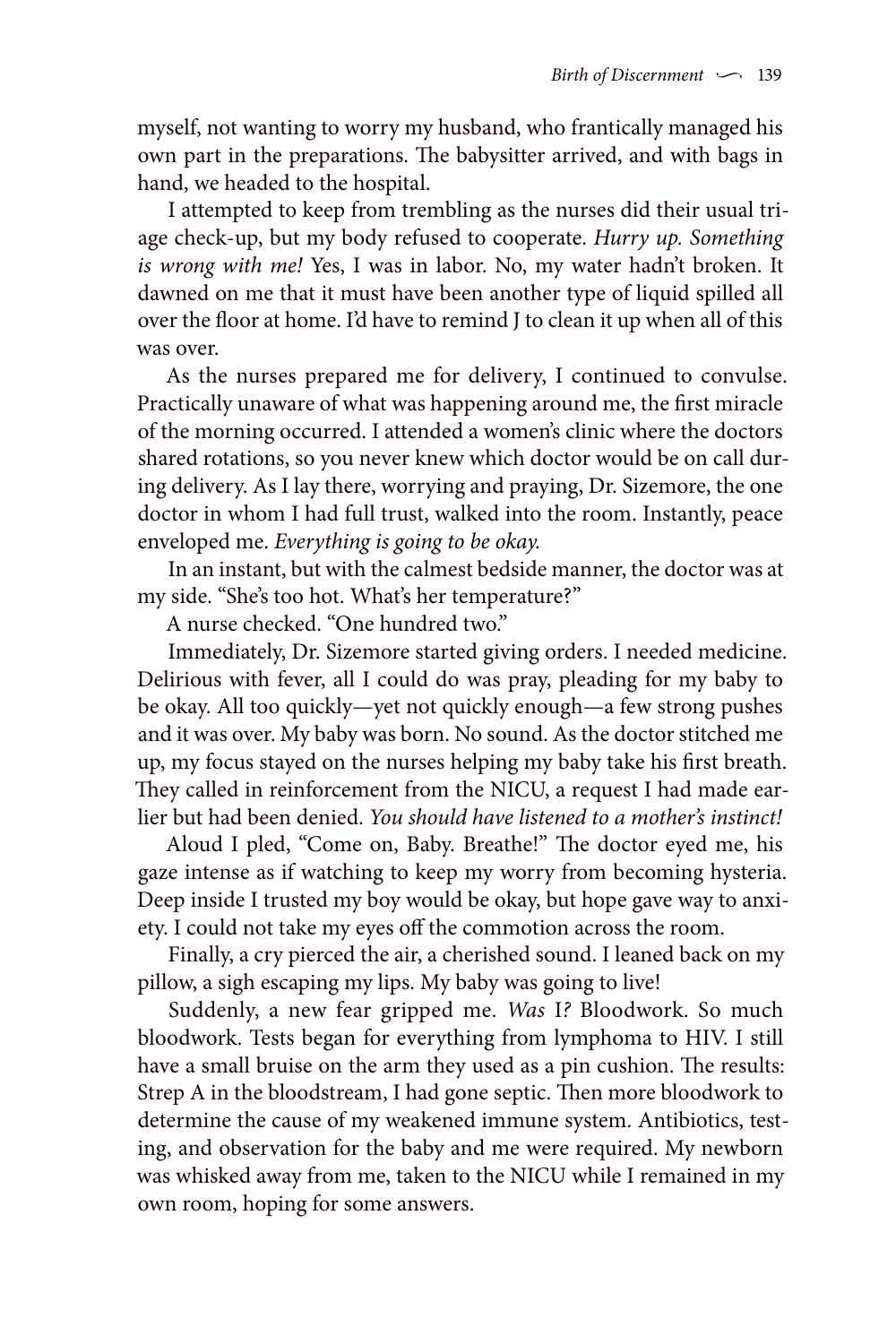Noisy machines, nurse interruptions, and voices out in the hallway made nights in the hospital practically unbearable. I vividly remember one night in particular. Overcome with exhaustion, I cried out, asking for reprieve, "Heavenly Father, please let me sleep."

A voice entered my mind. *You're asking for the wrong thing.*

I decided to engage the voice and responded, "What should I be asking?" *You need to pray that you can endure with less sleep*.

Miraculously, despite more sleepless nights and multiple roadblocks, I did endure. After seven long and arduous days, my baby and I were allowed to go home—me attached to an IV, my little boy strong.

We named him David Ezra. Ezra means "helper." To this day, David's blue eyes remind me that he saved my life the day he was born.

Because of such a tumultuous experience, my husband shied away from the idea of having any more children. I, on the other hand, clung to the impression I'd received months before. I had my little boy with blue eyes. That could only mean one thing. As time passed, however, doubts crept in. *Had that really happened? Maybe I had just imagined the whole thing, attaching emotion to the story in my mind to make it real.*  I searched my journals, hunting for proof. Nothing. Not even a hint of the words I swear I'd heard that day. But I couldn't give up. We had to try.

Giving my body time to heal, physically and emotionally, we waited some time before attempting another pregnancy. That's when the miscarriages began. One. Two. Three in succession. My heart broke, piece by piece, with each disappointment. With each devastating loss, doubts challenged what I knew in my heart to be true. Was there really a little girl in heaven waiting to join our family? And if it wasn't real, what did that mean about my ability to receive inspiration from God? I was at a loss—for words and hope. Thus began the painful journey of distancing myself from God.

The months and years following my third miscarriage left me full of questions, doubt, depression, anger, and pain. Clouded confusion became my constant state of mind. My husband, never fully understanding (or believing?) the impression I'd received, struggled to know how to comfort me, and so he left me to wander. Until the day he received his own answer.

With great conviction, J revealed, "I had an experience today. I now know you had that impression, and I'm willing to try again, if that's what you want."

Trepidatious, to say the least, I listened as tears stung my eyes. Finally, my husband believed! Yet, where was *my* belief? The pain was too raw.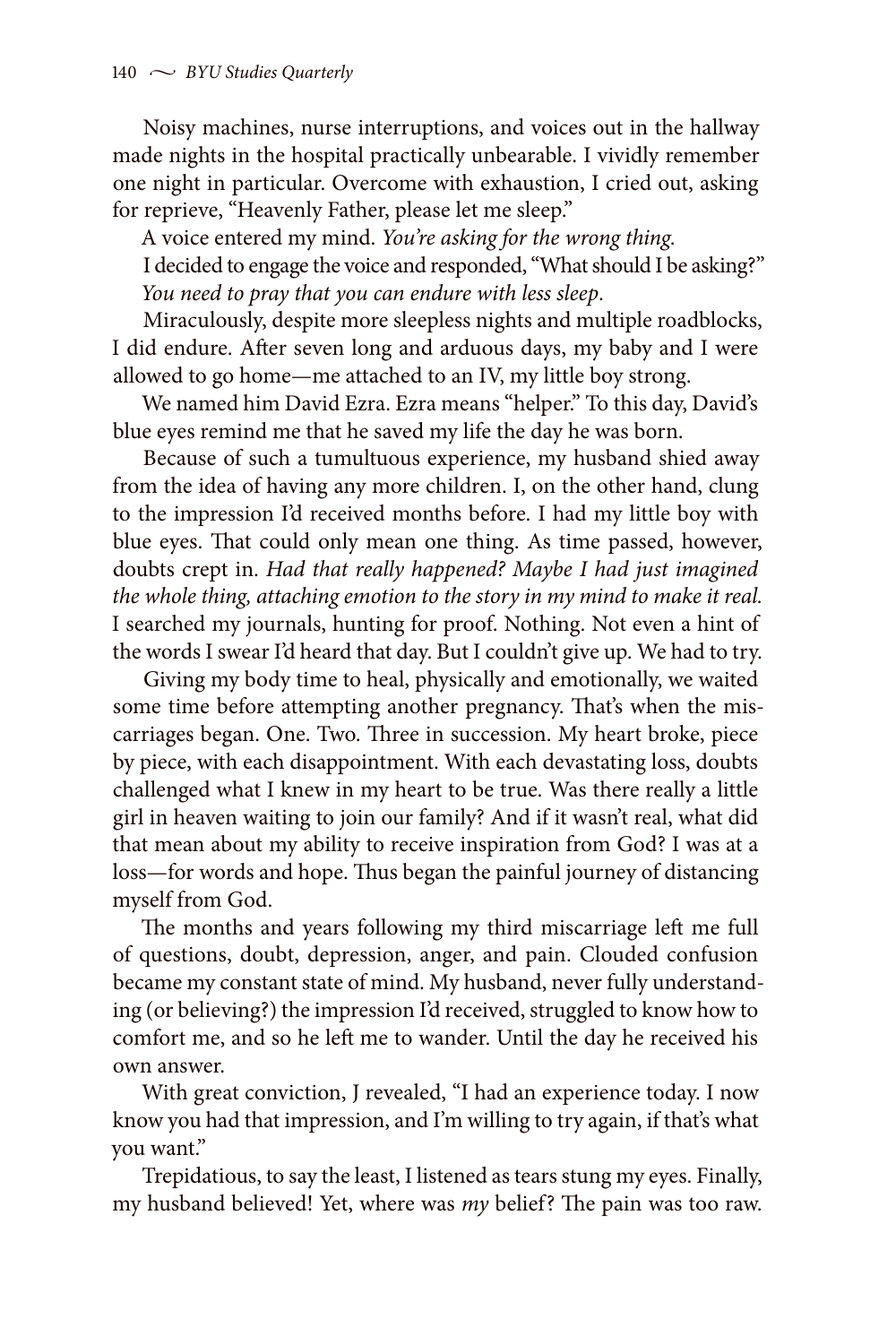I could not handle another heartache. I wrestled within myself, not knowing how to respond. I still desperately wanted another baby. I also didn't want to discredit my husband's feelings. So I agreed to try again. We prayed, and cried, and fastened to each other in hopes that our prayers would be answered.

Five months after petitioning the heavens, an ultrasound technician welcomed us into the room. Apprehension gripped my insides. I hated this room, so dark and foreboding, tainted by the memories that haunted me. I took a deep breath and stepped inside.

We'd gotten past the first hurdle; the baby was thriving! This appointment would be the next telling sign: boy or girl? *Was my impression real?* My body tense with anticipation, I lay down on the paper-covered examination table. I flinched as the technician squeezed cold jelly onto my protruding stomach. She pressed the wand down on my belly and spread the goop around. Instantly, the beautiful image of our baby appeared on the screen. My heart swelled with gratitude as we examined the beating heart, the hands, the feet!

"Do you want to know the gender?"

"Yes!" J took my hand.

Without hesitation, the technician confidently announced, "It's a boy!"

"It's a boy!" I exclaimed, eyes wide. It wasn't a question. Relief surprised me. I couldn't believe it, but I did. Years of pent-up tension evaporated, and I laughed. "J, it's a boy!"

"What does this mean?" My husband asked as we drove out of the hospital parking lot. We both knew the depth of that question.

"I'm never doing this again!" It was all I could think to say. I didn't want to dwell on the meaning. I only knew another pregnancy was definitely not an option. In all honesty, I couldn't wait to share the news with our kids! Having been thoroughly convinced (by their mother) that we were having a girl, giddiness overtook me as I imagined their reaction to the blue balloons being delivered to their classrooms. For that one special moment, I pushed away the questions swirling around in my mind, saving them for another day. I wanted to soak in the joy and excitement for as long as I could.

It didn't take long for those questions to resurface. The next morning, I cried. I cried not because I didn't want another little boy but because the ending of this journey would not bring a little girl. I cried because I wanted answers and knew they would probably never come. I cried for the loss of the little girl I had dreamed about for six years. I cried because suddenly all I had wondered, worried, and wrestled with didn't matter.